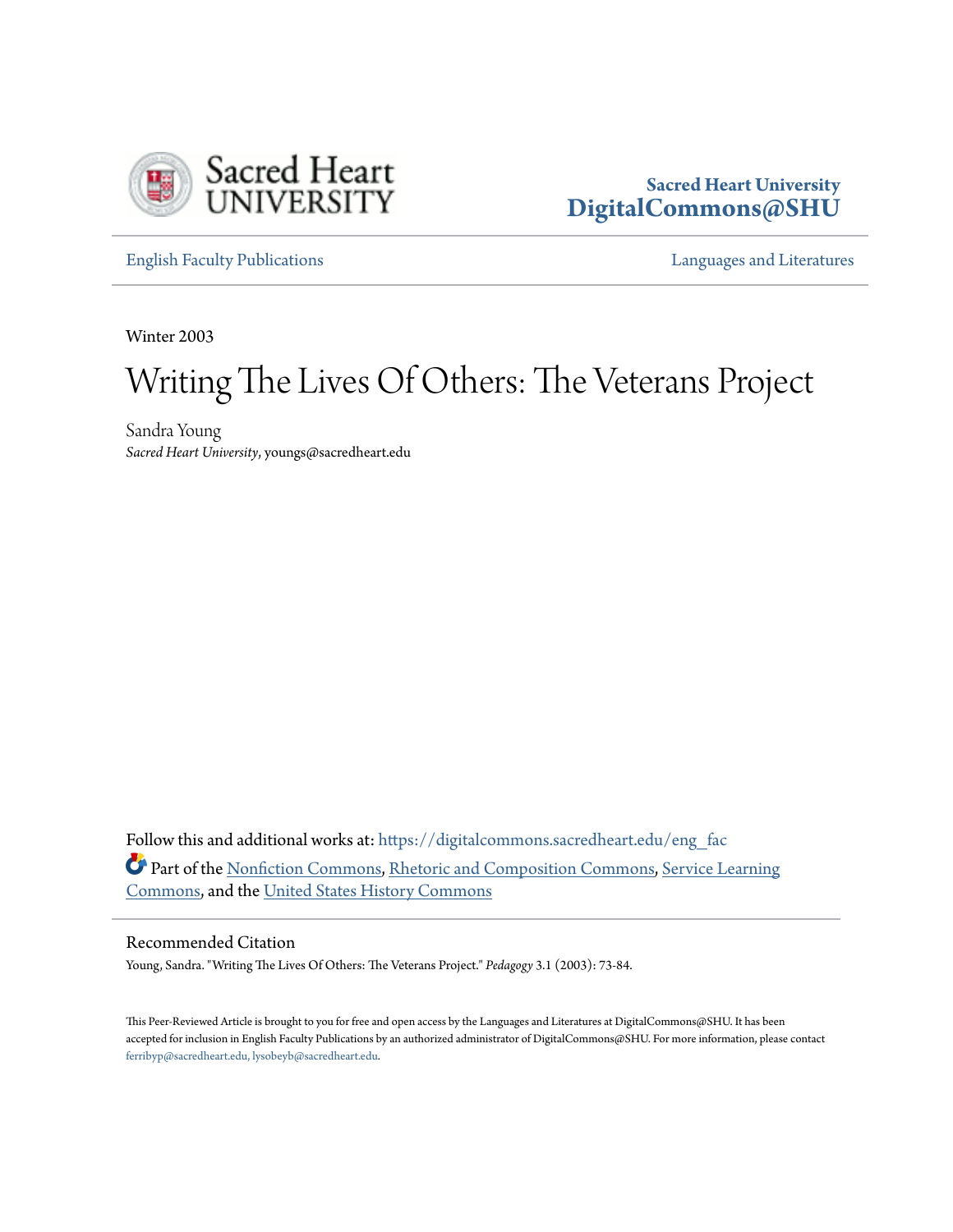## Writing the Lives of Others: The Veterans Project

*Sandra Young*

Amazon.com lists almost nineteen hundred biographies. Cable television offers A&E's *Biography*, Lifetime's *Intimate Portrait*, Bravo's *Profiles*, and the Biography Channel. We love to watch and read stories about "real" people.

Writing is one of the most powerful tools we have to preserve and understand the past and present. Yet writing biography or conducting oral historiography raises important philosophical and ethical questions. What is the line between truth and fiction? How much do we have the right to know? How much do we need to know? What privacy issues are at stake? What is the role of the imagination in written biographical scholarship? How can literary and dramatic strategies be used in writing about real human experiences?

This essay describes an advanced composition course in which the students studied the ethics, politics, history, and rhetorical strategies involved in writing the lives of others. The heart of the course was a service-learning project that introduced college juniors and seniors to veterans of World War II and the Korean and Vietnam Wars. The students interviewed, wrote brief biographies, and transcribed the wartime stories of a group of veterans from a local American Legion post and its women's auxiliary. The stories were collected in a volume made available to local American Legion posts, veterans hospitals, and libraries in Connecticut.

> *Pedagogy: Critical Approaches to Teaching Literature, Language, Composition, and Culture* Volume 3, Number 1, © 2003 Duke University Press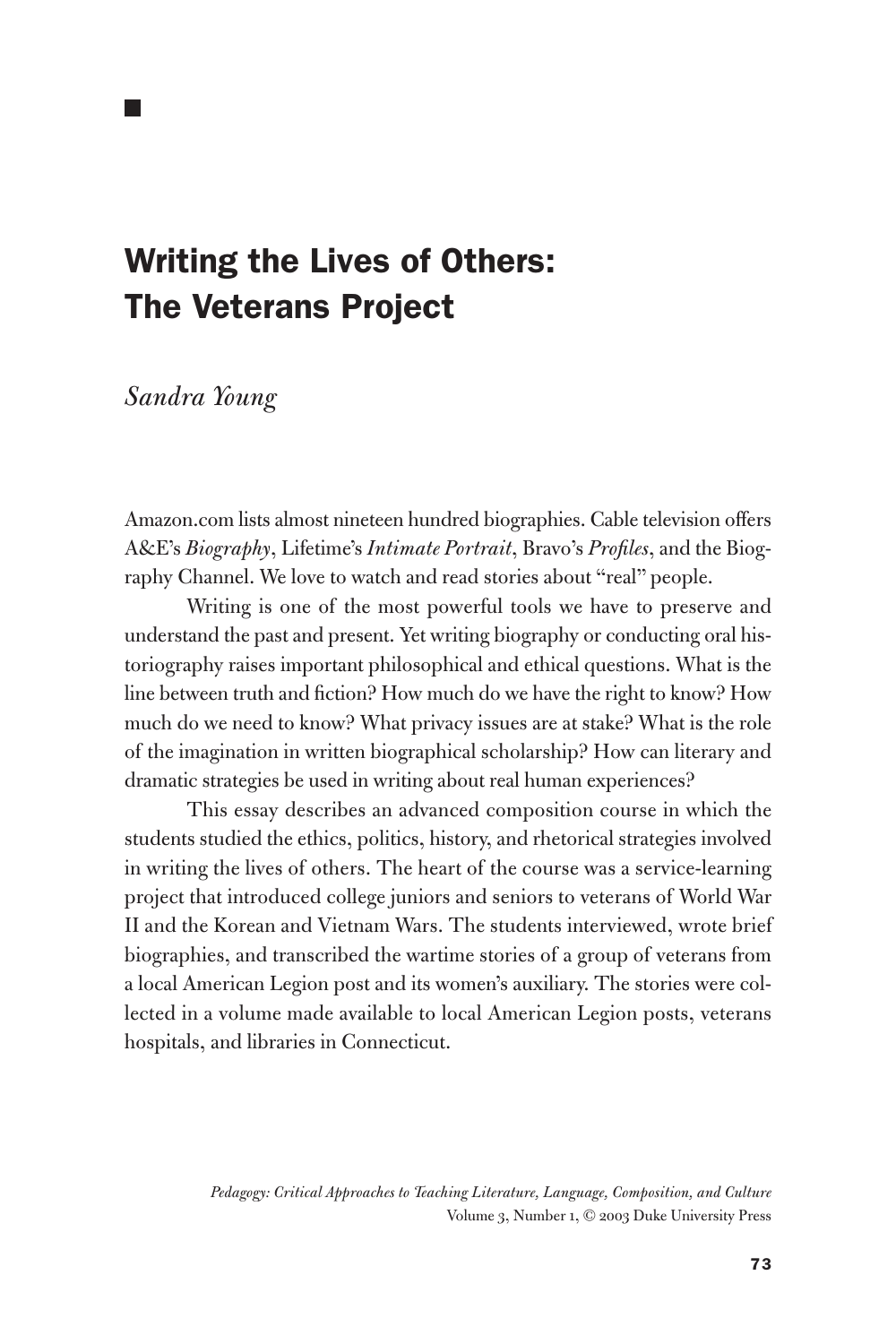#### Rationale for the Course

This advanced composition course is required of English and media studies majors at Sacred Heart University, and it is the last English course that juniors and seniors take before beginning their senior projects. My purpose in designing it was to cultivate in my students, many of whom would be pursuing careers with writing and editing as a focus, a lifelong desire to seek the appropriate language for a given circumstance. I wanted to encourage them to look beyond themselves and their immediate environments to discover how writing both represents and enables an understanding of the lives and experiences of others and how it can produce and provide access to the "real" world.

Oral history assignments are tools frequently used by instructors across the curriculum, especially in history and journalism. Instead of focusing on famous people in history books, for instance, Cynthia Paces's students at the College of New Jersey interviewed ordinary people who also made history and then placed their stories in a larger historical context ("Syllabus" 2000). Paces wanted her students to realize, by concentrating on the study of history, that "everybody contributes to the past and how we think about the past. You just have to ask." In a course on war and journalism Gary Rice asked his students at Southwest Texas State University to interview Vietnam veterans and correspondents. Rice (2000: 610) explains that oral histories give students "a vested interest in the material they are learning" and "the chance to experience firsthand the excitement of history." Paces and Rice provide compelling pedagogical reasons for such projects, and their courses attest to the increasing popularity of life writing. Projects that feature the experiences of our country's veterans also help students recognize how ordinary people, some of them as young then as my students are now, respond to extraordinary circumstances.

Perhaps Steven Spielberg's 1998 film *Saving Private Ryan* added fuel to the blaze of wartime remembrances. America's recognition of the sixtyand fifty-year anniversaries of Pearl Harbor, D-Day, and the start of the Korean War reminded us that the men and women who served their country during those events are growing older and fewer. The dedication of the National World War II Memorial site on 11 November 1995 not only set in motion a long overdue commemoration but affirmed that about a thousand veterans die each day, taking their stories with them. These stories must be told.

And they are being told. Tom Brokaw's two books *The Greatest Generation* (1998) and *An Album of Memories: Personal Histories from the Greatest Generation* (2001) articulate the sacrifices made by and the recollections of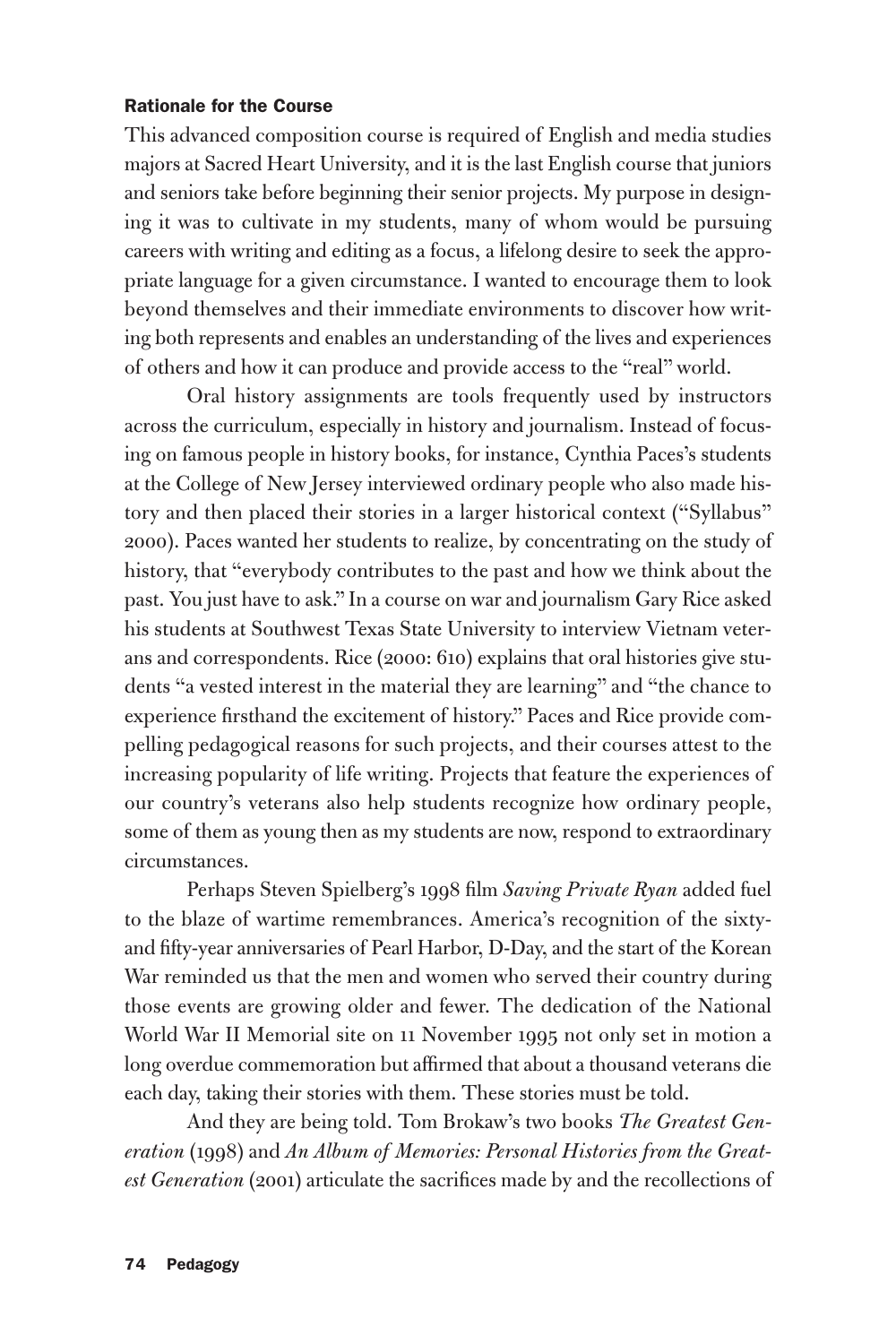the World War II veterans. A collaborative venture between the Eisenhower Center for American Studies at the University of New Orleans and the Military.com Living History Project is using the power of the Internet to collect and preserve the stories and histories of millions of servicemen and servicewomen from World War II. Other collections include Arthur L. Kelly's *Battlefire! Combat Stories from World War II* (1997), Lynn S. Kessler and Edmond B. Bart's *Never in Doubt: Remembering Iwo Jima* (1999), Ron Steinman's *The Soldiers' Story: Vietnam in Their Own Words* (1999), and Jennie Ethell Chancey and William R. Forstchen's *Hot Shots: An Oral History of the Air Force Combat Pilots of the Korean War* (2000). Penny Summerfield's *Reconstructing Women's Wartime Lives: Discourse and Subjectivity in Oral Histories of the Second World War* (1998) explores the effects of the war at home and on women's lives.

Reflecting on the unique, rapidly vanishing learning opportunity that veterans' stories would give students, I became convinced that a writing project that called for them to represent the lives of individual veterans would in fact be mutually illuminating. Moreover, I knew that it could be easily adapted to the existing curricular requirements, as well as to the design of a writing course I had previously taught.

#### Goals, Texts, and Requirements

"Advanced Composition" (EN 375) "stresses refining style, finding a voice, determining an audience and discovering the rhetorical strategies appropriate for particular genres [of writing]" (*Sacred Heart University Undergraduate Catalog* 2000 – 2001), and the students work toward producing, as a final project, an accomplished piece of writing that exhibits the crafting of a style and a voice appropriate to the subject. The texts I used included David Bartholomae and Anthony Petrosky's (1995) *Reading the Lives of Others* and James D. Lester's (1999) *Writing Research Papers*. With my guidance, the students chose a short biography to review as well. They were also required to write ten e-mail journal entries and, in preparation for the final project, four other essays or documents.

In "Essay/Document One: You As Storyteller," each student paired up with a classmate and, after interviews and follow-up questions, wrote an essay that told a brief story about him or her. In this assignment I wanted my students to begin to master the art of asking the right questions and listening carefully to the answers. "Essay/Document Two: You As Autoethnographer in the 'Contact Zone'" began with a close reading of "Arts of the Contact Zone,"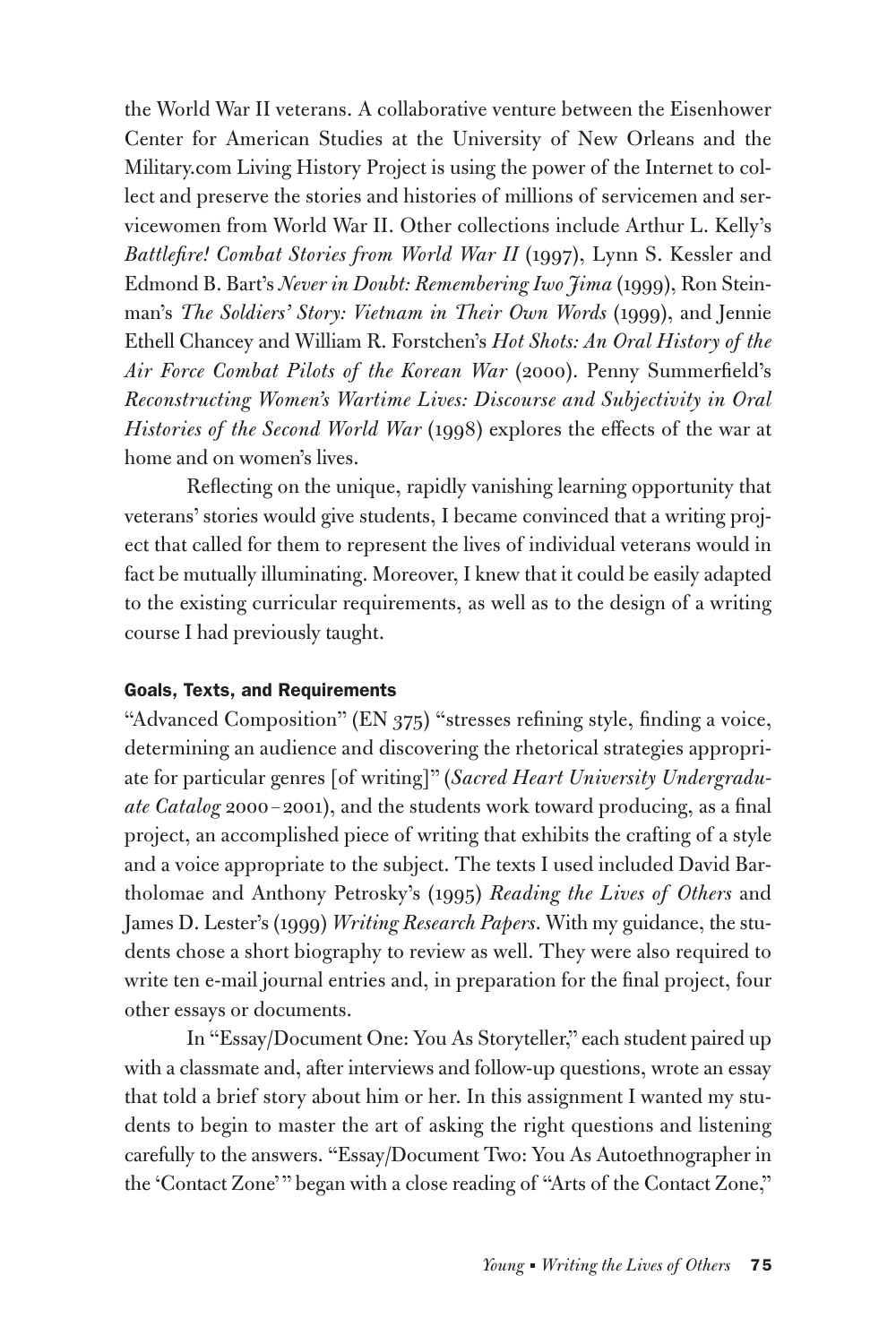in which Mary Louise Pratt (1995: 182) defines "contact zones" as "social spaces where cultures meet, clash, and grapple with each other." Class discussion focused on the variety of zones that the students inhabit and that help define who they are: subcultures that are often mysterious to and misunderstood by outsiders but that serve as common ground to insiders, even if they are strangers. The students identified many contact zones, including gendered organizations like football teams and sororities, trendy pastimes like snowboarding and clubbing, and ethnic celebrations like Kwanza and Italian Christmas Eve feasts. For the written assignment my students had to describe one of their contact zones. They found that they had little trouble explaining their zones and their roles in them to an unfamiliar audience. They realized that we are all comfortable in a variety of zones familiar to us—physical environments, activities, or routines — but may have to struggle to make sense of unknown ones (e.g., the life and experiences of an eighty-four-year-old veteran), which we must then study, Pratt points out, like texts.

"Essay/Document Three: You As an Interpreter of an Autoethnographic Text" required my students to delve more deeply into Pratt's way of thinking. This time, however, the focus was on the "literate arts of the contact zone" (Pratt 1995: 189), or the use of vernacular expressions, collaboration, and critique, among other things. They read Harriet Jacobs's "Incidents in the Life of a Slave Girl," which Pratt characterizes as "autoethnographic"; that is, Jacobs describes herself in it in "ways that engage with representations others have made of [her]" (183). For example, Jacobs (1995: 64) begins by declaring what others knew her to be: "I was born a slave; but I never knew it till six years of happy childhood had passed away. . . . I never dreamed I was a piece of merchandise." Then, after choosing a review, a critique, or an analysis of another slave narrative, the students synthesized the two texts and illustrated how both employed Pratt's concept of autoethnography. For instance, Jacobs clearly demonstrates how she was judged an outsider. By examining the second text, the students saw how another writer evaluated a nineteenth-century autoethnographic text through the lens of the twentieth century and observed variations of engagement in a single genre. The emphasis on Pratt's concept focused my students' attention on the challenges and potential breakthroughs that are present when different peoples and cultures attempt to understand each other. I wanted my students to realize that, depending on their allegiances and identifications, they were always both insiders and outsiders. This realization, I hoped, would help them interview veterans by enabling them to develop an appreciation for different ways of thinking, of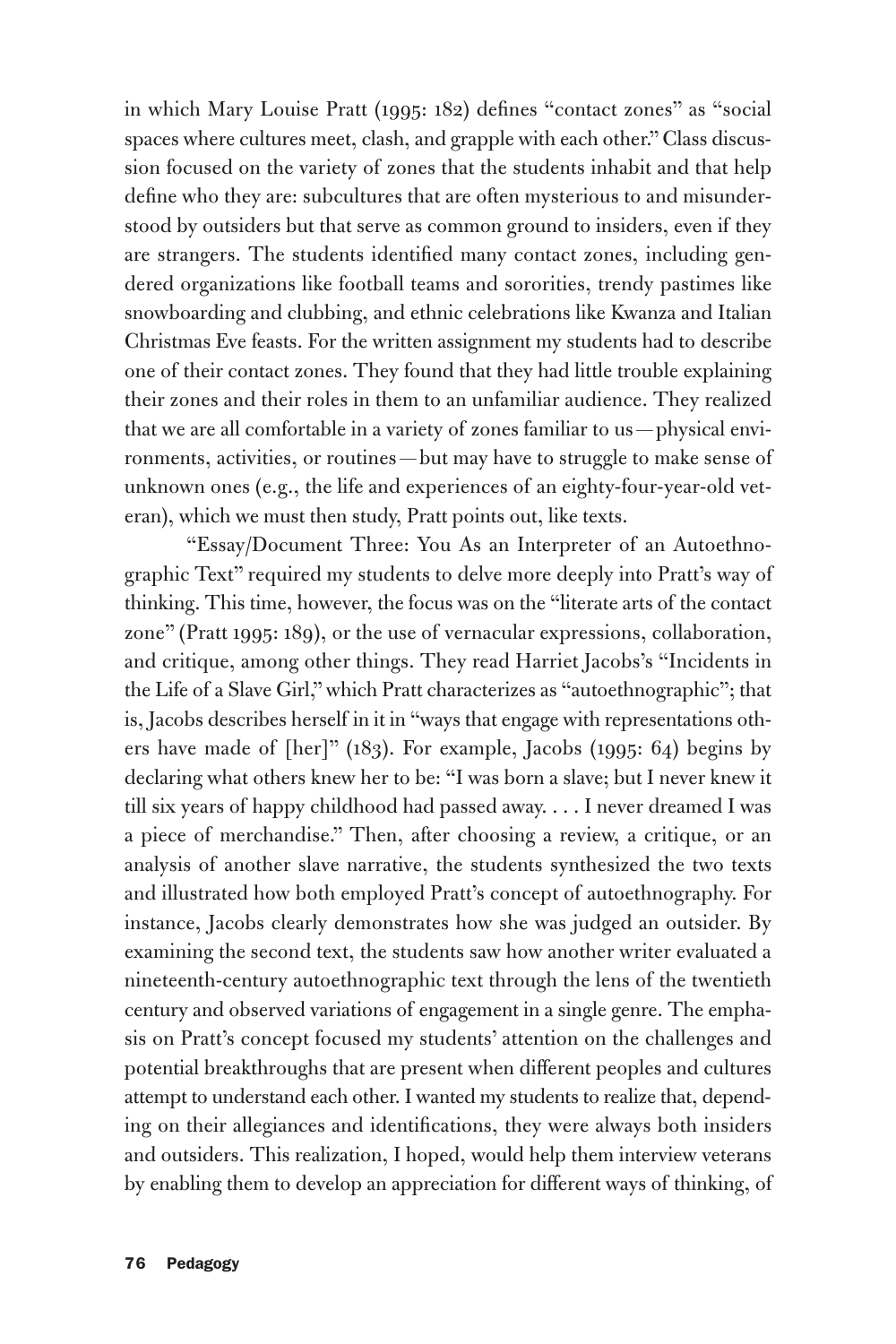talking, and of assessing their roles in the world. Ultimately, I wanted my students to be prepared for clashes in the contact zones of student and veteran.

Finally, "Essay/Document Four: You As Critic" asked the students to write reviews of the biographies they had chosen to read earlier in the semester. I provided several reviews as guides. This assignment required somewhat different skills from those used in writing biography, but writing the review showed the students that they could work in two genres and adopt strategic rhetorical tools for each.

The students were now ready to begin their final projects. Writing "Essay/Document Five: You As Biographer" required them to employ all of the skills they had acquired or honed during the semester; it also demanded purpose, creativity, clarity, and the willingness and temperament to interview, reinterview, compose, and revise a document to read before an American Legion post and then publish in a volume.

Sacred Heart's director of service-learning and volunteer projects and I met with the American Legion post commander and explained the project. A D-Day survivor, the post commander spoke of the importance of teaching young men and women about the past and of how his generation of young men and women had defended our country. Following the meeting, he explained the project to the veterans and asked for volunteers to be interviewed. This post and its women's auxiliary provide services to more than a hundred veterans; a couple of dozen attend monthly meetings. Yet to convince them to share their stories with strangers proved a formidable task. Some had never told their stories to anyone but family members, close friends, and other veterans. The women declared their stories unimportant. Getting veterans to tell their stories has been difficult for other biographers, too. Don Patton, head of the history roundtable that Margaret Moen (2000: 14) discusses, reports that recruiting veterans "has been the most challenging thing for me," because he and other veterans "[had gone] off and [done] what our country asked us to do, and it was just what we were supposed to do." Patton's sentiment is echoed in the reluctance of many of the American Legion post's veterans to talk.

So my class and I had to prove ourselves worthy of the trust of these men and women. We were invited to the post, where we watched a meeting, were introduced to the veterans, and began to talk with them in small groups. Eventually, my students' goodwill prevailed, and twelve veterans — ten men and two women—agreed to be interviewed. Of the ten men, seven had served in World War II, two in Korea, and one in Vietnam. The two women, from the auxiliary, had been stationed in Washington, D.C., during the 1950s.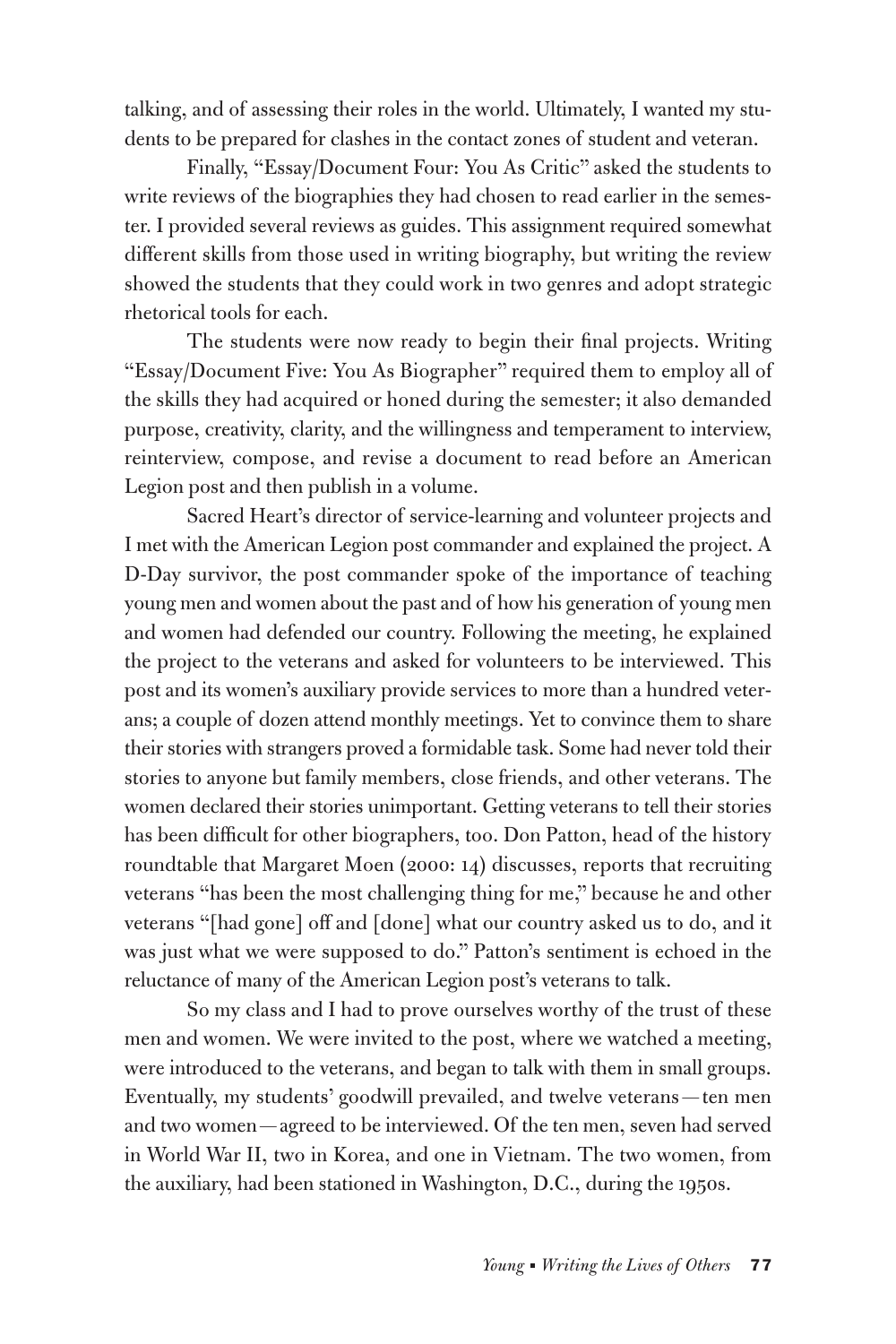Meeting the veterans and listening to their stories placed the students squarely in a contact zone like none they had ever experienced. This contact zone required research. Students read selections from the third edition of Richard Marius's *A Short Guide to Writing about History* (1999); the introduction to *Soldiers and Civilians: Americans at War and at Home* (1986), a collection of short stories edited by Tom Jenks; and the introduction to John Limon's *Writing after War: American War Fiction from Realism to Postmodernism* (1994).

I hoped that their previous assignments had prepared my students for their task as biographers. Throughout the semester they and I had discussed and debated one other pedagogical goal: to appreciate that language use constituted an ethically charged act calling for responsible choices and that misusing language had implications and consequences. My students had practiced the art of interviewing, including posing thoughtful open-ended and follow-up questions. Even before the interviews with the veterans had begun, they understood the importance of knowing about the historical events that had been current events to their subjects.

Biographers must navigate the pitfalls of politics and history. They must get the story just right by blending near perfect understanding of the mores and politics at work in the subject's life with the history, culture, and politics of the era in question. What is required, Andra Makler (1999: 46) observes, is a "historical imagination." It is necessary to

create empathy between one's self and the lived experience of those in other times and places. . . . imagining a narrative context to support the events, actions, decisions, and artifacts recorded as part of history is an act of knowing that seeks to understand the experience of others both on their terms and [on] ours. It is a way of acknowledging the common dimensions of shared humanity across the chasm of passed time and the cultural separations of place, language, custom, belief, social class, and gender. (46)

For Makler (1999: 29), the "good story" requires that the biographer comprehend the role that ethics plays in our daily lives and realize that politics is not always about political parties. The biographer also must know that for a piece of history to become more meaningful than reading a book or watching a movie would suggest demands conversation with those who witnessed and participated in the making of history.

In fact, generations of readers have turned for greater understanding of the vagaries of war to the letters, diaries, and journals of the soldiers who served in them and the civilians who supported them. But listening and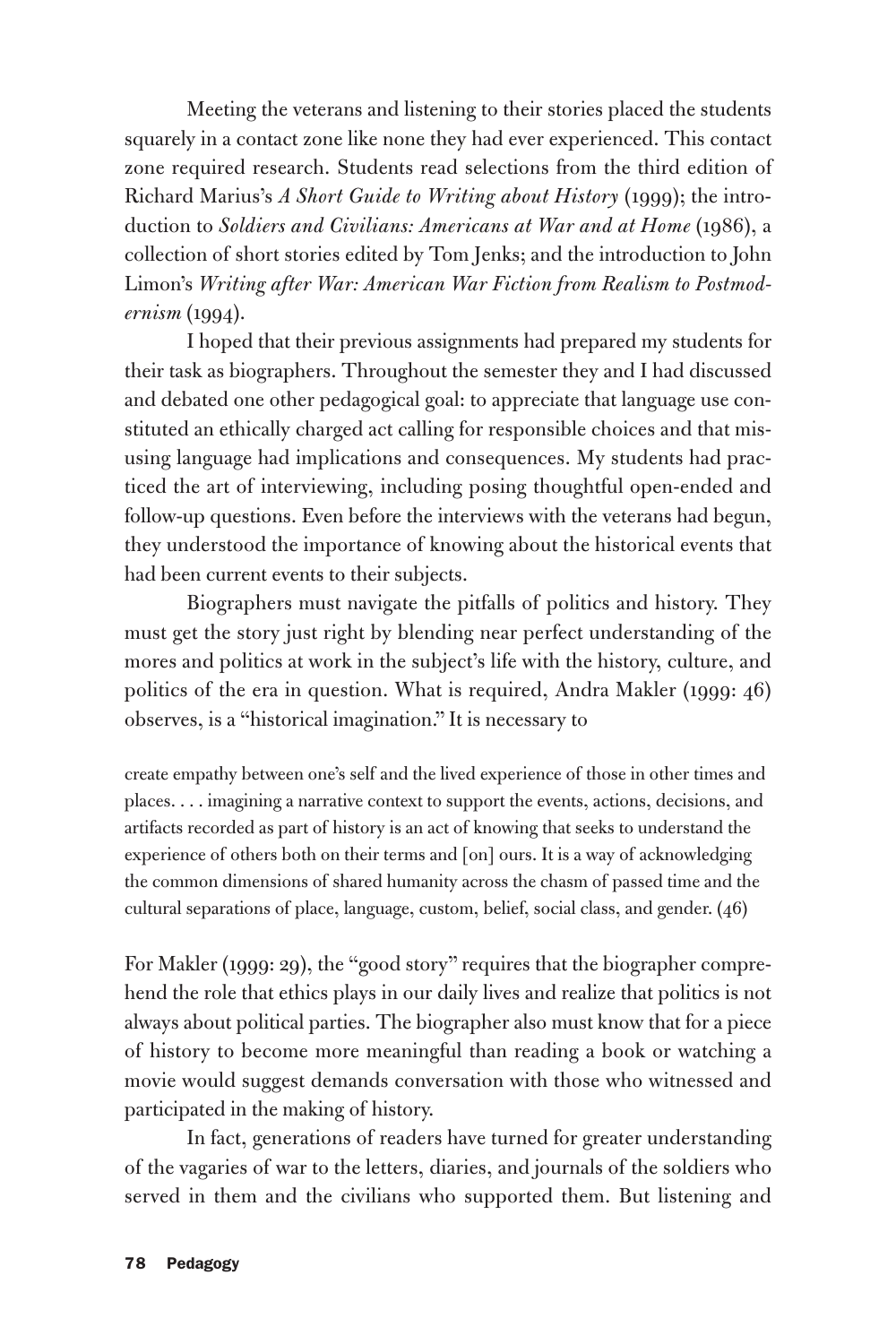recording the stories of veterans forced my students to revise, at least to some extent, many familiar, comfortable representations: the ones in the comics they had read, the movies they had seen, and the backyard war games they had played — the guts-and-glory images they had internalized from popular media. It was necessary for them to realize that history is not just a text but part of life today. It was the veteran sitting next to them, whose war experiences cast him, and combatants in general, in shades of gray rather than in neat black and white. When representations become contested, as they often do in biographical writing, learning is also a process of unlearning, of replacing worn, outgrown, no-longer-useful representations with more authentic, authorial, and unpredictable ones.

#### Assessment of the Veterans Project and Its Outcomes

My students had five weeks to complete the project. Enough time — or so I thought. But I had misjudged the initial commitment and enthusiasm of some of them as a sign that they would work independently, e-mail me their weekly journal entries, and notify me if problems arose. And problems did arise, from disappearing students to ailing veterans—all indicating that this project would provide lessons for students, veterans, and instructor alike.

Each student negotiated an ethical path through a myriad of situations, and each student's story represented a uniquely political act charged with an understanding of culture, history, economics, social, and religious elements. The students found not only that they could not just record what their veterans said, however elaborate the question-and-answer format, but that the stories they would be retelling required plot, dialogue, and setting. They had to decide which veterans' stories to give voice to, how to work in the historical context, what transitions would make the stories flow, and when to simply listen. Then they had to make decisions about style and language. Many students characterized the words, phrases, and expressions that had been commonplace in the 1940s, 1950s, and 1960s as an odd mix that could be benignly old-fashioned at one point and racist and insulting at another. Thus, in retelling these stories, they found themselves having to edit for style, content, and audience. This project not only gave them tangible lessons in ethics, politics, language, history, and privacy issues but forced them to consider the likelihood that there were truths to discover in the fictionalized dimensions of their veterans' accounts and the certainty that truth and fiction intermingled in everyone's life story.

Some of the ethical issues of "person-based composition research"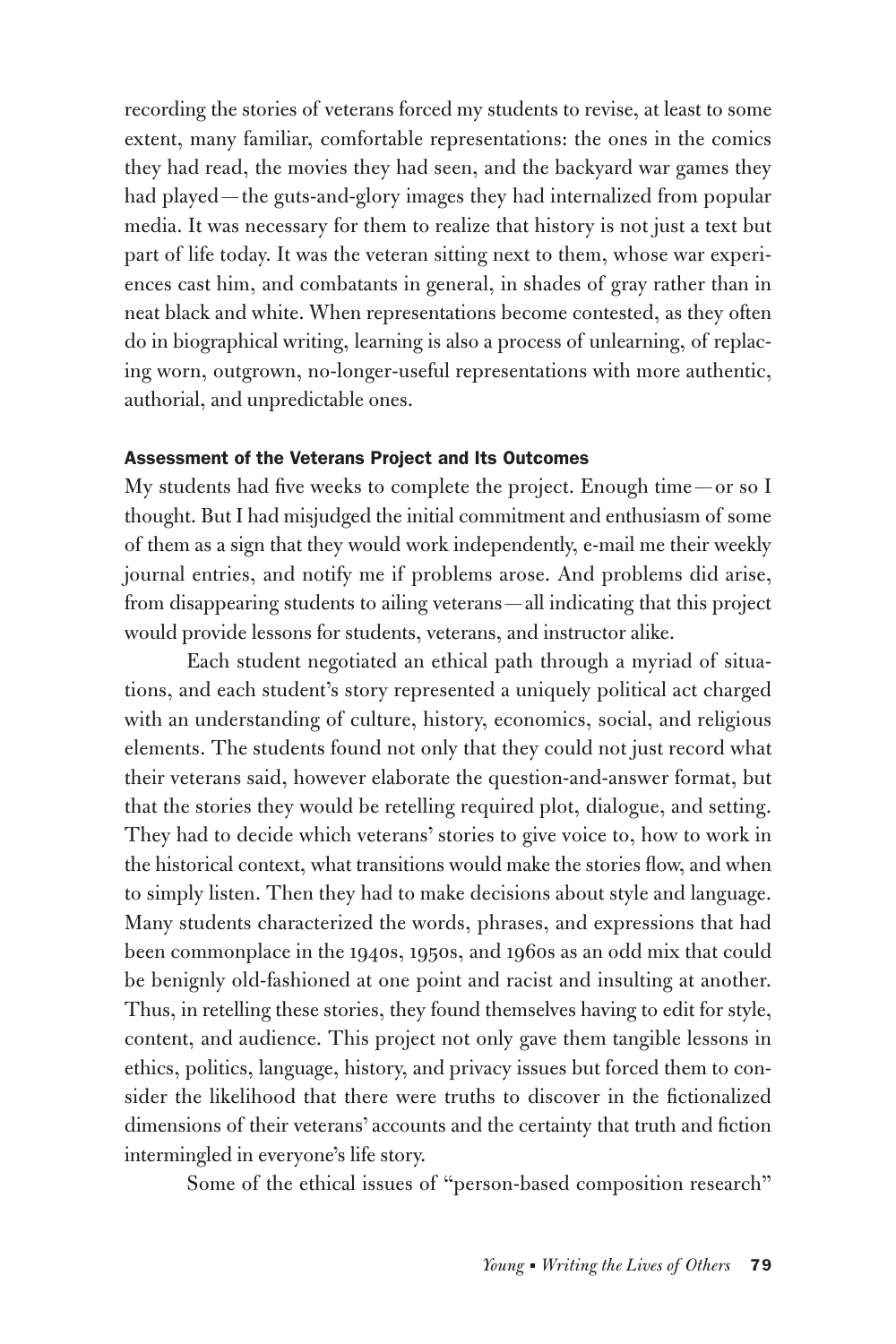are addressed by Paul V. Anderson. Though Anderson's (1998: 64) concern is the use that composition teachers make of student writing in their research, his point about the "(unintentional) infringement of . . . rights, dignity, and privacy" applies to students interviewing and recording the stories of veterans. In fact, student interviewers may be as vulnerable as their interviewees to this infringement because of their youth, inexperience, and willingness to take their subjects' "embellishments" at face value.

This project, however, had an ethical base. In telling their stories, the veterans trusted my students to treat them with respect and dignity. In fact, selecting stories to commit to paper became the occasion of shared confidences between student and veteran. Discussing this kind of collaboration, Patrick Hagopian (2000: 600) writes that "every oral history interview takes place in a context and against a background of mutual expectations on the part of interviewer and interviewee. In any interview, the oral historian must reflect on how those factors shape the narrative." It is not an easy task, and only a few of my students proved fully capable of it. The work of these few stands out as an example of intelligent blending of student, veteran, and history.

While I had not expected my students to be accomplished enough to debate the fine points of history, politics, and ethics, I had expected them to possess considerable knowledge from their previous courses and to be able to add to it. But I miscalculated their curiosity and know-how at the outset of this course. To explain their dislike of or indifference to history, they acquainted me with the history classes they had taken in high school and assured me that they were notoriously boring — an axiom for many non– history majors. I was also reminded that their information regarding war came chiefly from romanticized Hollywood versions of reality. I hoped that the students would overcome their disdain for history by forging relationships with the veterans.

So I was pleased when many students told me that they had enjoyed spending time with their veterans and learning history from their stories and that they could not, they realized, rely on Hollywood to tell it straight. They had discovered ways to relate to their great-grandparents' or grandparents' generation, and they had had the real satisfaction of knowing that their writing, their words, meant something very important to the veterans. Even the few veterans whose students had been less than diligent during the initial interviewing process spoke highly of them.

For the students, the most difficult aspect of the assignment was the privacy issue. Although these veterans had agreed to be interviewed, many students thought that they had violated their privacy. To write their veterans'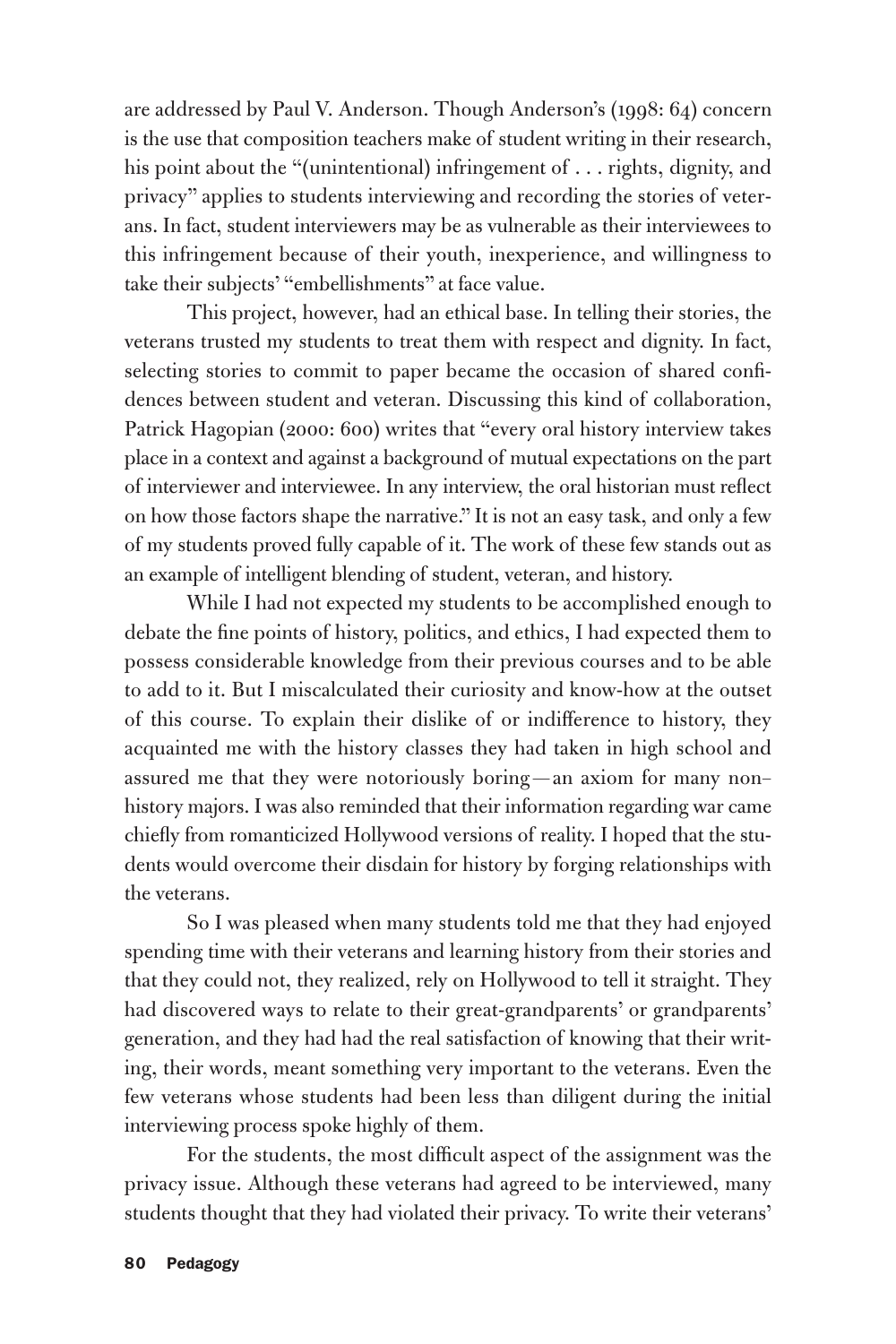stories "justly, respectfully, and gratefully" (Anderson 1998: 83), the students had become partners with the veterans; they had asked them to read and edit drafts, and some students had submitted a final draft for their veterans'approval. Still, my students wrestled with the issues of how much they had the right to know and what did and did not need to be told in their accounts. Again, some students managed to strike the appropriate chords in their narratives; some did not.

Throughout the semester my students had told me that they were prepared for whatever they heard from the veterans. After all, they said, they had seen the movies. But I cautioned them that watching a movie is different from listening one-on-one to stories told by ordinary people who had been placed in extraordinary situations. We had also discussed in class how disturbing and difficult some of the stories would be for the veterans. These stories documented conflicting responses, from the boredom of waiting for something to happen to the exhaustion of unrelenting combat. The stories spoke graphically of the brutalities of war: the terror, blood, fear, anger, and revenge; the intense heat in the Philippines; the profound cold during the Battle of the Bulge; the camaraderie; the loneliness. Discovering the wavering line between fact and fiction is central to the retelling of war stories, so each student had to grapple with the difficult task of filtering out the fiction. I reminded them that they needed to check facts — dates, places, events — and ask follow-up questions. Although some students were better at it than others, all of the stories produced during this project gave voice to the veterans' relief and joy in victory. Some stories, however, remained too painful to tell.

Many students reported that their veterans had been overcome with emotion and had cried when telling of a death. Although we had spent class time discussing what might happen during the interviews, some students were so touched by their veterans' stories and were so intent on getting them right, on finding the right words for them, that the project overwhelmed them and they temporarily gave up. But in the end they recognized that their veterans were depending on them, and they persevered.

My students became acutely aware that biographers influence the understanding and reception of a story through language, style, and choice of content, and they knew that they should not become "characters" in their veterans' stories, but some could not resist. Several students thanked the veterans for the sacrifices they had made. Two students began with personal references. One wrote: "It is almost the year 2001 and I sit here in the comfort of my apartment, trying to reflect on what it would have been like to sit here 60 years ago, with the bombing of Pearl Harbor still fresh on everyone's minds. Having to go to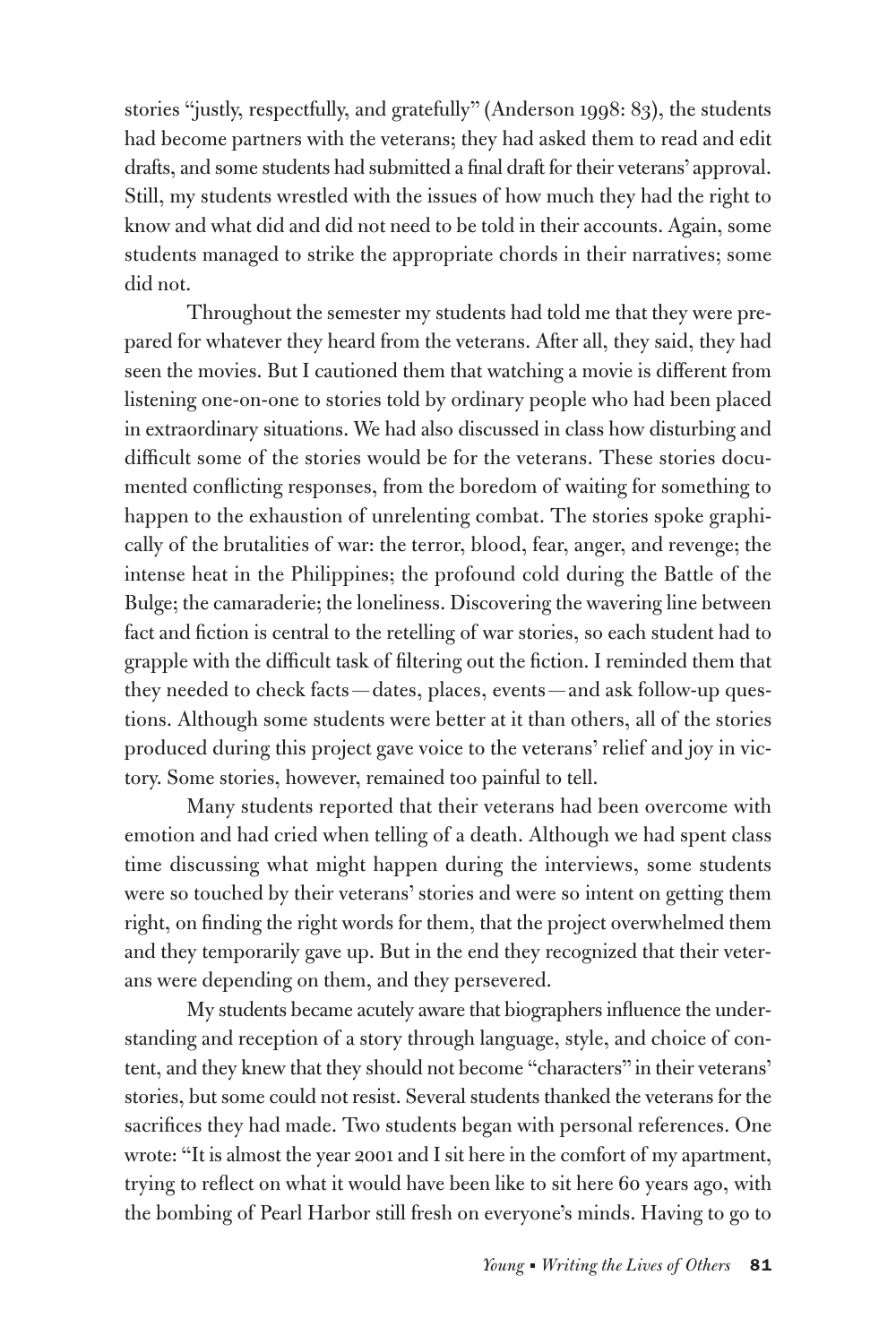war to this 21-year-old seems obsolete." Another began: "Growing up, I always remembered hearing of the Vietnam War. Whether because of my parents, television, or . . . movies, the war was still a controversy well after it was over." One student editorialized: "History sometimes presents a problem. The problem is that all of the history books and school textbooks really can't provide people with a real idea of what went on in any era[,] including World War II. The only way that people can really get a grasp for what happened or what it was like back in that time period is by talking to or hearing the stories of people who were there at that time and lived through it."

Indeed.

My students, who had been spoon-fed Hollywood versions of war and other historical events, recognized the necessity of unearthing the truth of history by listening to those who had made it.

#### Closing Reflection

The biographies were finished by the end of the semester, but work on the collection of stories continued afterward. Because the students had been invited to read their biographies before the American Legion post and the women's auxiliary, as well as before an audience of wives, faculty members, other students, and friends, they willingly edited their graded essays further.

The collection was printed for the veterans and others, and the project was deemed a success by the men and women of the post and their families. It had required a lot of work from both the students and the veterans, had tapped a vein of patience that I had not known I had, and caused me to rethink a few of my pedagogical maxims.

The most obvious mistake I had made was to give my students more freedom than they could handle. Because most of them were seniors scheduled to graduate in the spring, and because the veteran interviews had to be conducted outside class, I turned the final project into a kind of mass independent study. I gave each student "comp" time—I did not hold class for five of the last seven class periods (it was a once-a-week class). Instead of coming to class, the students were to contact the veterans, arrange to meet with them, conduct the interviews, begin the drafting process, reinterview the veterans, do research, and write a working draft. They were also to e-mail me a weekly progress report and to call or see me —I was in my office during what would have been class time-if they encountered difficulties. But at first I heard from only five of the twelve students. After numerous e-mails and telephone calls, two others began to correspond with me. Five students seemed simply to disappear.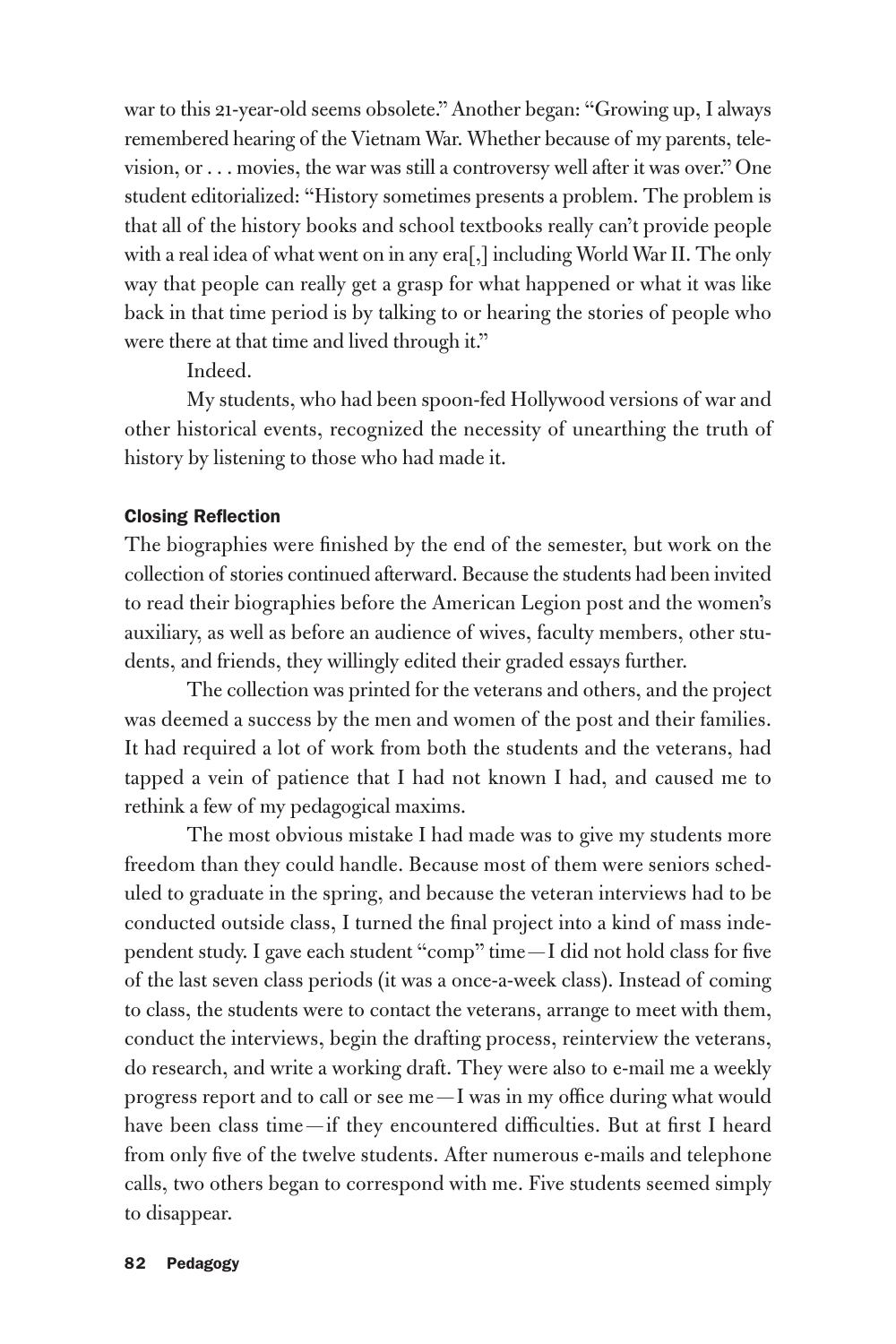With two weeks left in the semester, the class reconvened to begin the draft workshop process. Of the five delinquent students, two had done nothing, and three had conducted only one interview with their veterans. Their drafts were a disconcerting mix of poor interviewing; scanty research, which left factual gaps in the veterans' stories; and inadequate composing.

After I had read these students the riot act, giving them an honest assessment of what they needed to do at this point to produce quality work, they rallied and came back the following week with improved drafts. I extended the due date, and every student managed to pass the course. Yet the question remains: why did seven of twelve students go AWOL? Probably because they could. When the class reconvened, however, the delinquent students expressed remorse for having let their veterans down, refused to make excuses, and worked overtime for the rest of the semester to finish. The next time I teach this class, I will not set my students loose but will hold regular class meetings for the entire semester, giving them an hour or so "off" each time as compensation for the interviewing process. I will also set individual deadlines for the interviewing, researching, reinterviewing, drafting, and composing stages of the final essay.

As Ralph Waldo Emerson said, "There is properly no history; only biography." When my students met with the veterans, both groups shared biographies and taught history lessons; both groups learned, and both respected the connections that were made. This project demonstrates what is possible when generations meet, talk, and learn from each other.

#### **Notes**

I wish to thank Beverly Boehmke, Frank Farmer, and the anonymous readers for *Pedagogy* for their keen revision suggestions.

#### Works Cited

- Anderson, Paul V. 1998. "Simple Gifts: Ethical Issues in the Conduct of Person-Based Composition Research." *College Composition and Communication* 49: 63–83.
- Bartholomae, David, and Anthony Petrosky, eds. 1995. *Reading the Lives of Others: A Sequence for Writers*. Boston: St. Martin's.
- Hagopian, Patrick. 2000. "Voices from Vietnam: Veterans' Oral Histories in the Classroom." *Journal of American History* 87: 593–601.
- Jacobs, Harriet. 1995. "Incidents in the Life of a Slave Girl." In Bartholomae and Petrosky 1995: 64–101.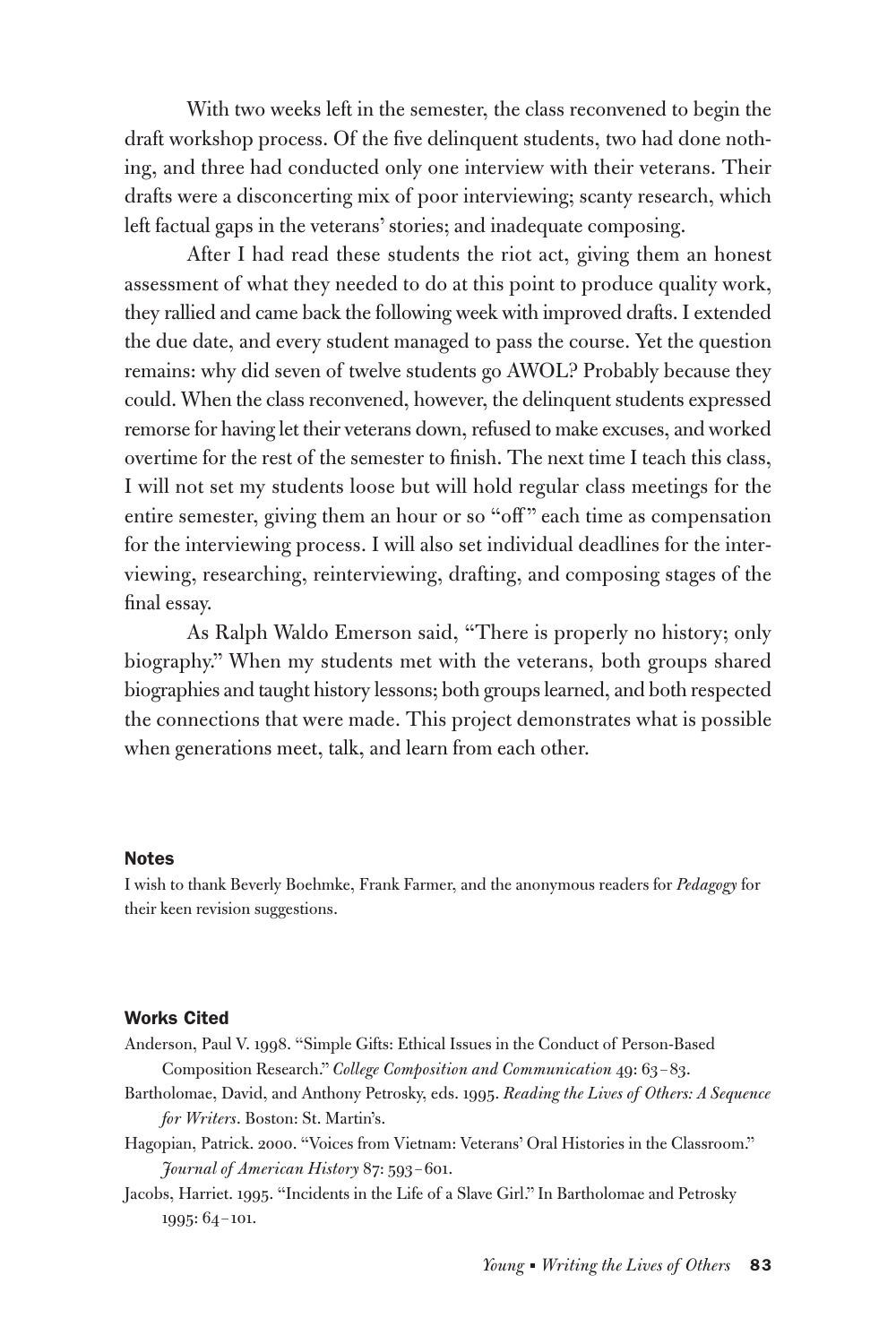- Lester, James D., ed. 1999. *Writing Research Papers: A Complete Guide*. 9th ed. New York: Longman.
- Makler, Andra. 1991. "Imagining History: A Good Story and a Well-Formed Argument." In *Stories Lives Tell: Narrative and Dialogue in Education*, ed. Carol Witherell and Nel Noddings, 29–47. New York: Teachers College Press.
- Moen, Margaret. 2000. "WWII Vets Star in History Roundtable." *VFW Magazine* 87: 12–14.
- Pratt, Mary Louise. 1995. "Arts of the Contact Zone." In Bartholomae and Petrosky 1995: 180–95.
- Rice, Gary. 2000. "War, Journalism, and Oral History." *Journal of American History* 87: 610–13.
- *Sacred Heart University Undergraduate Catalog*. 2000–2001. "EN 375, Advanced Composition." 108.

"Syllabus." 2000. *Chronicle of Higher Education*, 15 September, A14.